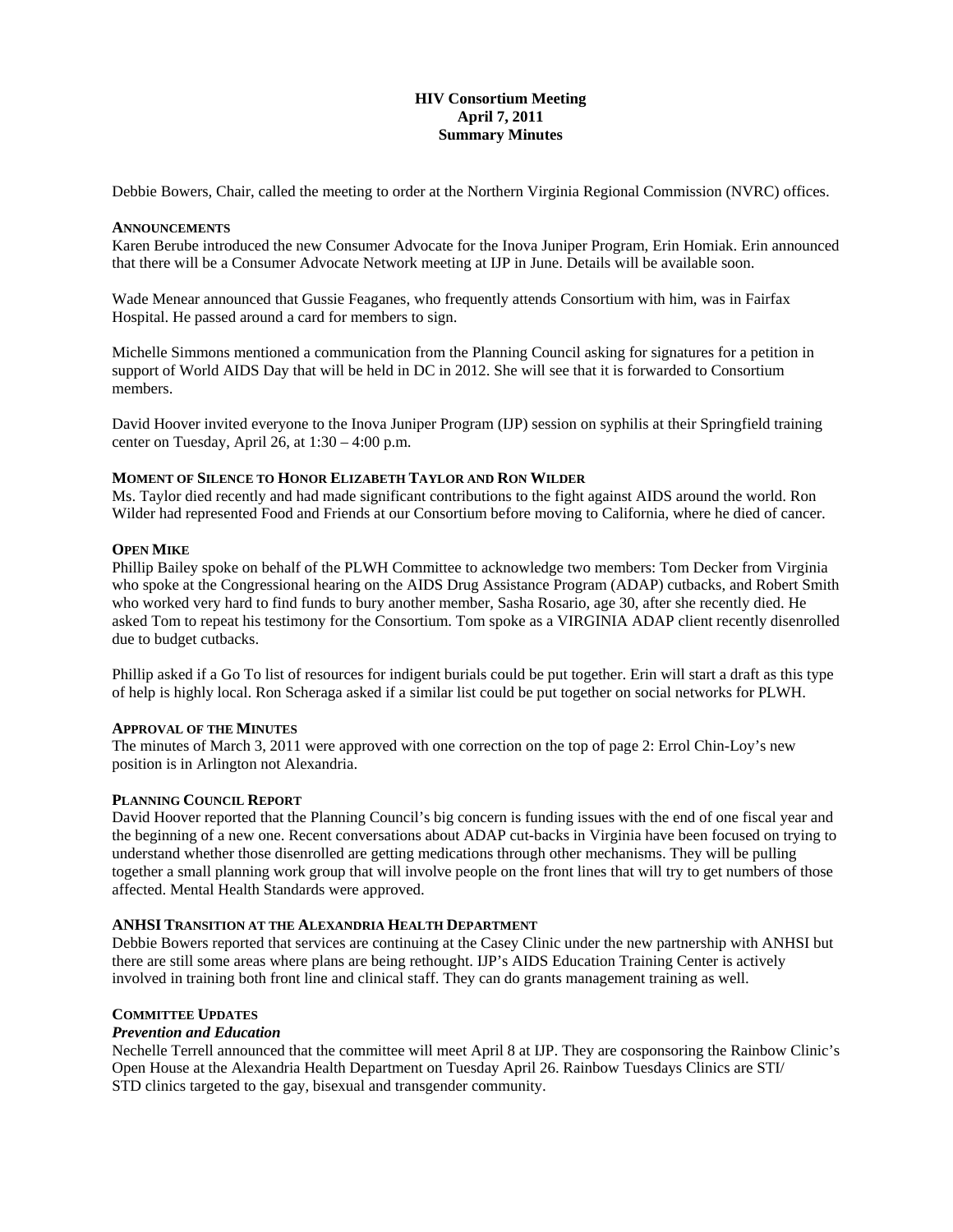# *Public Affairs*

David Hoover requested that everyone call their Congressional Representative and Senators with the message that a government shutdown will affect your Medicaid, Medicare, Ryan White and other benefits and is unacceptable.

## *Incarceration*

David Coman reported that the Virginia state government is moving ahead on an extensive redesign of the Dept. of Corrections (DOC). One change will be the mandatory testing of all 33,000 people being released in state prisons and those being held in local jails under the authority of the DOC. There will be five release centers around the state. All those returning to Northern Virginia will be processed through the Coffeewood Correctional Center in Culpeper County, which will become strictly a reentry facility. There is no funding for this testing. Following up with treatment from a service provider at their destination and avoiding putting communities at risk by engaging in unprotected sex will be part of the release conditions of those testing positive.

# **VDH UPDATES**

- Hunter Robertson reported that the Ryan White Part B eligibility guidelines have been updated to reflect the 2011 Federal Poverty Guidelines and are now available on [www.vdh.virginia.gov](http://www.vdh.virginia.gov/) .
- Contractor guidelines are being updated as well, although there are no major changes.
- The Gay and Bisexual Men of Color Committee will meet in Richmond on Saturday, April 30. Shantelle Taylor from the Virginia Department of Health (VDH) will be staffing the group. They plan a meeting in May in our Northern region. Day, time and location to be announced.
- ADAP wait list as of April 1 was 579. The number is updated each Friday and is available on www.nasdad.org

# **NVRC ADMINISTRATIVE AGENT UPDATES**

 Michelle Simmons announced that the Planning Council approved the proposed Suburban Virginia reallocation of 2011-2012 funds among service categories. The contracts for 2011-2012 Part A services have been sent to the service providers. The contracts are for a full year of funding even though HRSA is still operating on a Continuing Resolution without approval of its own budget. NVRC will use the same procedures when Part B funds are available.

The approved Part A budget includes some unawarded funds for local AIDS drug assistance and for Early Intervention services. The Virginia experience of using pharmaceutical companies' Patient Assistance Programs (PAPs) to supplement or substitute for state ADAP (AIDS Drug Assistance Program) will be informative for the District of Columbia where PAPs are rarely used for HIV/AIDS drugs. Suburban Virginia providers should quantify the value of PAPs and the staff costs involved in filing applications & monitoring client usage. The Primary Medical Committee will probably be asked to compile this information and to provide representation to the Planning Council Virginia ADAP study committee.

## **HOPWA UPDATE**

 Jim Simpson announced that a Request for Applications will be going out for Tenant-Based Rental Assistance (TBRA) vendor for the greater Fredericksburg area and HUD-mandated housing counseling. HOPWA added 15 people to the regional HOPWA waiting list in the last month and 6 have found housing.

## **NEW BUSINESS**

- Marco Zurita, Outreach Liaison with MMG a global patient recruitment and retention group for clinical trials offered by NIH Institutes, including NIID, all sizes of pharmaceutical and biotech companies. There is a new trial for Hepatitis-C patients for whom current treatments are not working. People desiring information on clinical trials, especially the treatment naïve and/or very sick, should contact Marco (phone 301-518-2995 and email mzurita@mmgct.com) about possible free treatment. Those accepted must meet the criteria set by specific clinical trials.
- Suzanne Dorick of the Fairfax County Health Dept. is looking for resources nPEP, non-professional postexposure prophylaxis for HIV, usually survivors of sexual assault but also heterosexual partners of PLWH. Within 72-hours these people must be put on medication costing about \$1,300 for 4 weeks. She has not found a resource to pay for those without insurance. Resources for those resistant to one or more of the nPEP prophylaxis medications are also needed. Jeannie Rouche at Northern Virginia Family Service was suggested as a resource with extensive experience in medication access in general. Commonwealth Attorneys were suggested for crime victims.